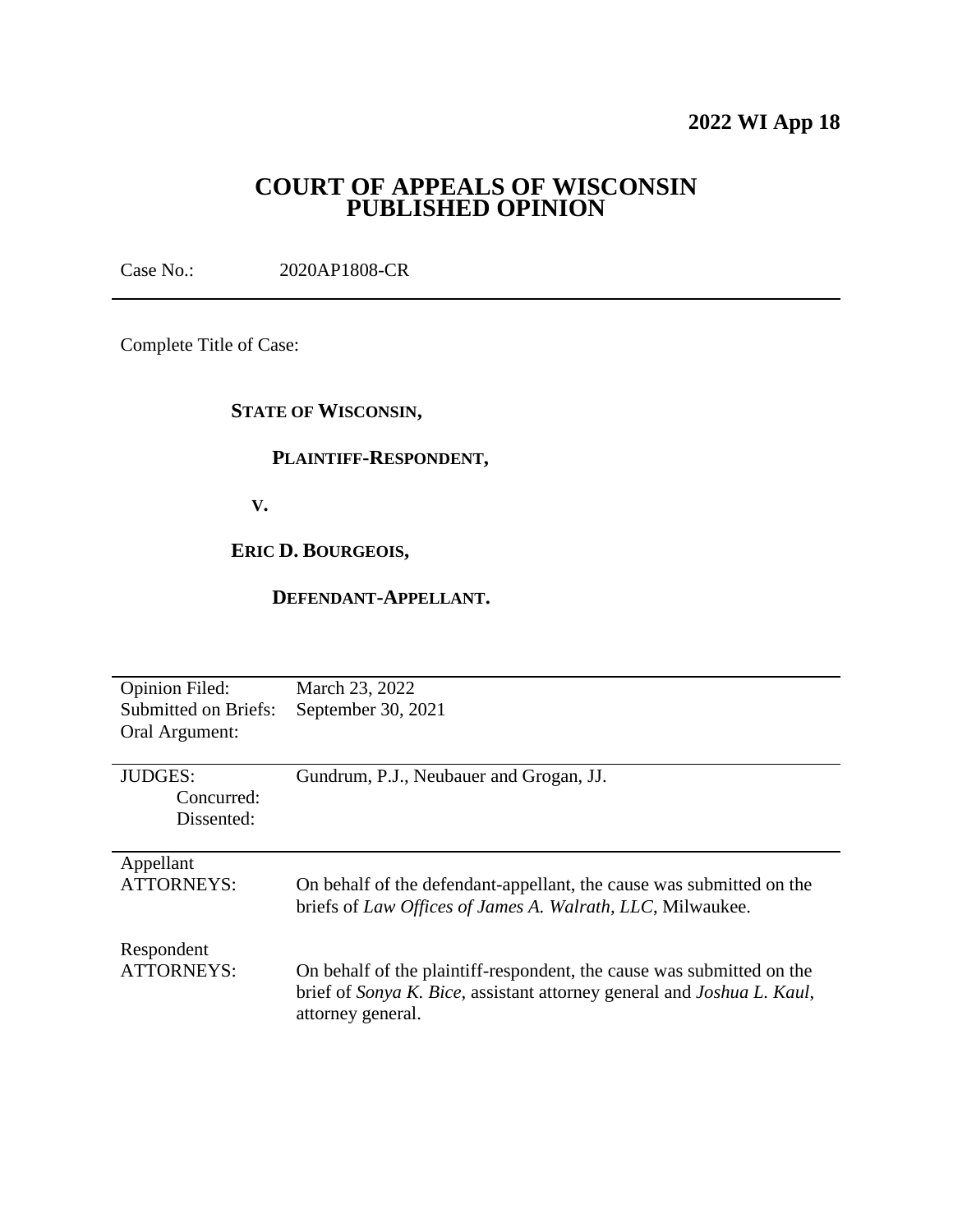### **2022 WI App 18**

## **COURT OF APPEALS DECISION DATED AND FILED**

#### **March 23, 2022**

**Sheila T. Reiff Clerk of Court of Appeals**

# **Appeal No. 2020AP1808-CR Cir. Ct. No. 2016CF929**

#### **NOTICE**

**This opinion is subject to further editing. If published, the official version will appear in the bound volume of the Official Reports.** 

**A party may file with the Supreme Court a petition to review an adverse decision by the Court of Appeals.** *See* **WIS. STAT. § 808.10 and RULE 809.62.** 

#### **STATE OF WISCONSIN IN COURT OF APPEALS**

**STATE OF WISCONSIN,**

 **PLAINTIFF-RESPONDENT,**

 **V.**

**ERIC D. BOURGEOIS,**

 **DEFENDANT-APPELLANT.**

APPEAL from a judgment and an order of the circuit court for Waukesha County: LAURA F. LAU, Judge. *Judgment affirmed in part; reversed in part; order reversed and cause remanded with directions*.

Before Gundrum, P.J., Neubauer and Grogan, JJ.

¶1 GUNDRUM, P.J. The Fourth Amendment is about balance—as relevant here, balancing the government's legitimate interest in public safety and security, which requires efficient, effective, and sometimes aggressive law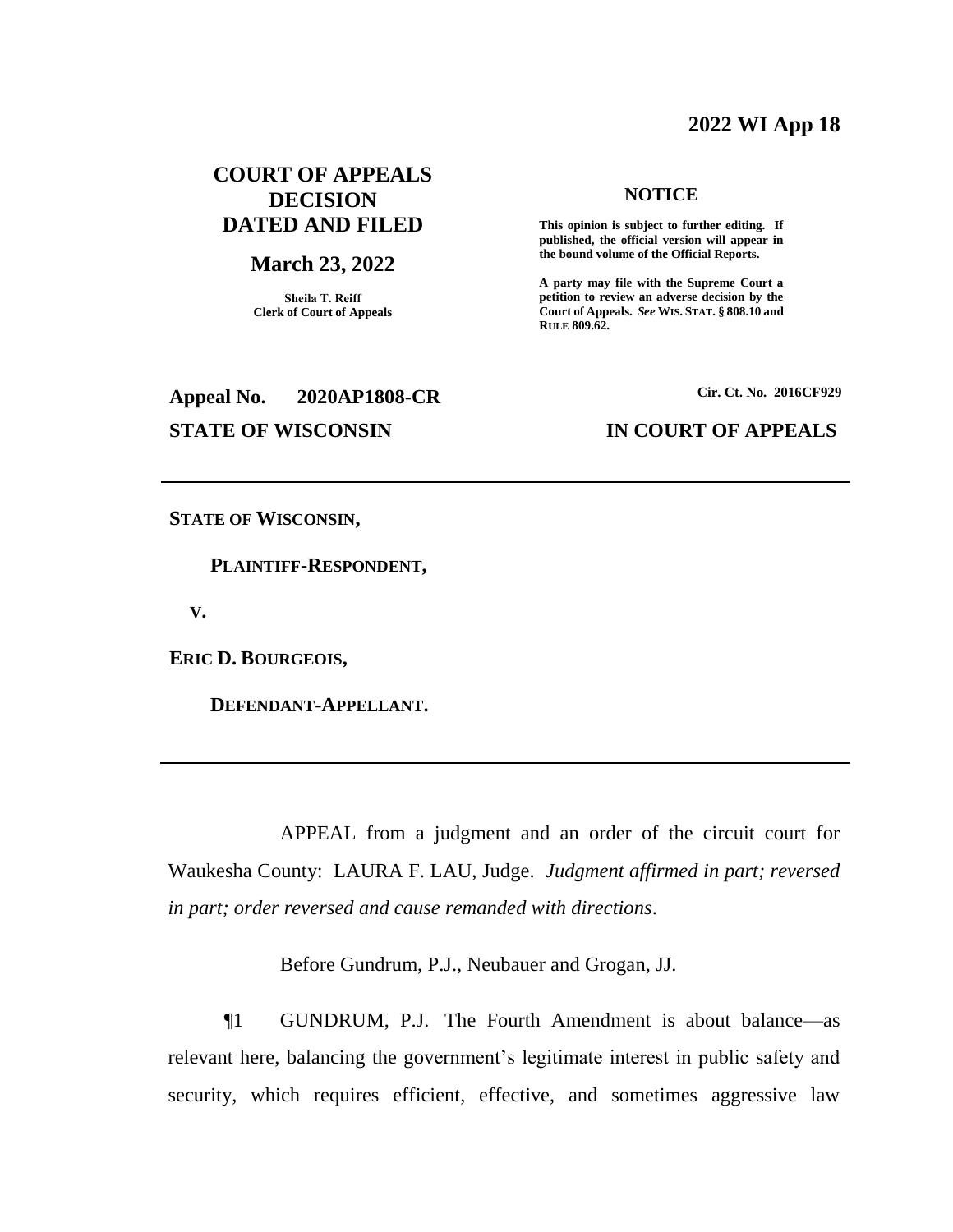enforcement, with the individual's interest in not having his or her bodily integrity, residence, or personal effects intruded upon through generally well-meaning but occasionally overzealous law enforcement efforts. *See*, e.g., *Vernonia Sch. Dist. 47J v. Acton*, 515 U.S. 646, 652-53 (1995) ("[T]he ultimate measure of the constitutionality of a governmental search is 'reasonableness.' … [W]hether a particular search meets the reasonableness standard 'is judged by balancing its intrusion on the individual's Fourth Amendment interests against its promotion of legitimate governmental interests.'" (citation and footnote omitted)); *United States v. Place*, 462 U.S. 696, 703 (1983); *State v. Murdock*, 155 Wis. 2d 217, 227, 455 N.W.2d 618 (1990), *overruled on other grounds by State v. Dearborn*, 2010 WI 84, 327 Wis. 2d 252, 786 N.W.2d 97. Our job in reviewing a Fourth Amendment case such as this one is to determine whether law enforcement properly maintained that balance.

¶2 Following officers' warrantless entry into his hotel room and discovery therein of a handgun that had been reported stolen, Eric Bourgeois was charged with theft, threatening a law enforcement officer, and seven other criminal offenses. Because the entry was not supported by a warrant, Bourgeois filed a motion to suppress all evidence "recovered by the police from the hotel room and his residence, and any subsequent evidence derived therefrom." Following an evidentiary hearing, the circuit court denied the motion, concluding that exigent circumstances justified the officers' warrantless entry.<sup>1</sup> A trial was held, and Bourgeois was convicted of theft of the handgun and threatening a law enforcement officer. The jury acquitted him on all other charges.

2

 $\overline{a}$ 

<sup>&</sup>lt;sup>1</sup> The Honorable Lee S. Dreyfus, Jr. presided over the hearing on the suppression motion.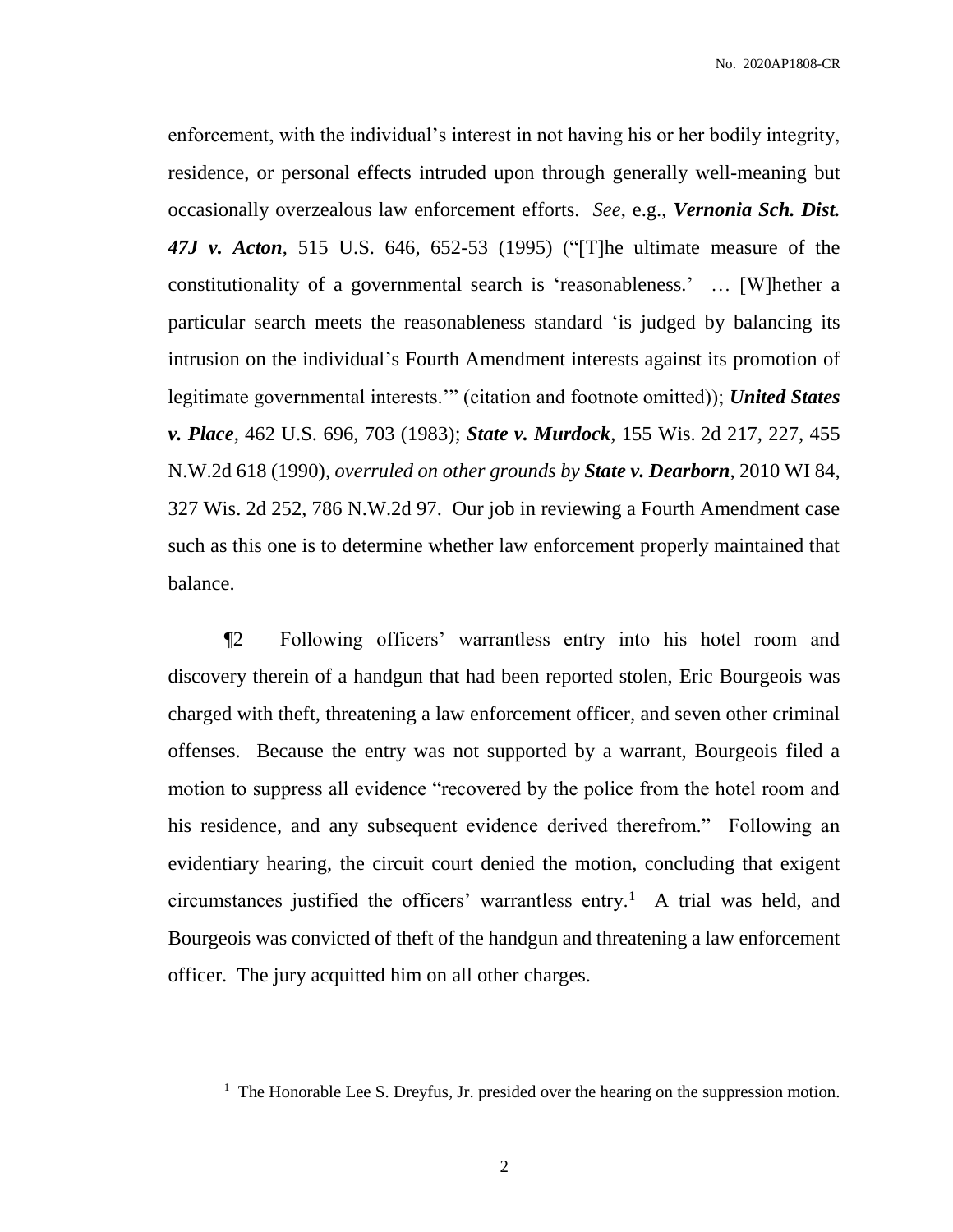¶3 On appeal, as before the circuit court, Bourgeois insists that the officers' entry into his hotel room violated his Fourth Amendment rights—due to the lack of a warrant or exigent circumstances justifying the entry—and the evidence procured from that unlawful entry must be suppressed. We agree that the entry was unlawful and evidence recovered from the search of Bourgeois's hotel room must be suppressed.

¶4 Bourgeois further asks that his "conviction*s*" be vacated due to that unlawful entry. (Emphasis added.) While we agree his conviction for theft of the handgun must be vacated, we do not agree with vacating his threatening-a-lawenforcement-officer conviction.

#### *Background*

¶5 Joseph Vanderlinden, a Village of West Milwaukee police officer, testified at the suppression hearing that the police department ("PD") for the Village of Mukwonago had asked that West Milwaukee police officers look for Bourgeois at the Best Western Hotel in West Milwaukee across the street from a Veterans Administration Hospital ("VA") "[a]nd attempt to locate, stop, hold and advise if we found him." Vanderlinden had been informed that Bourgeois "may be in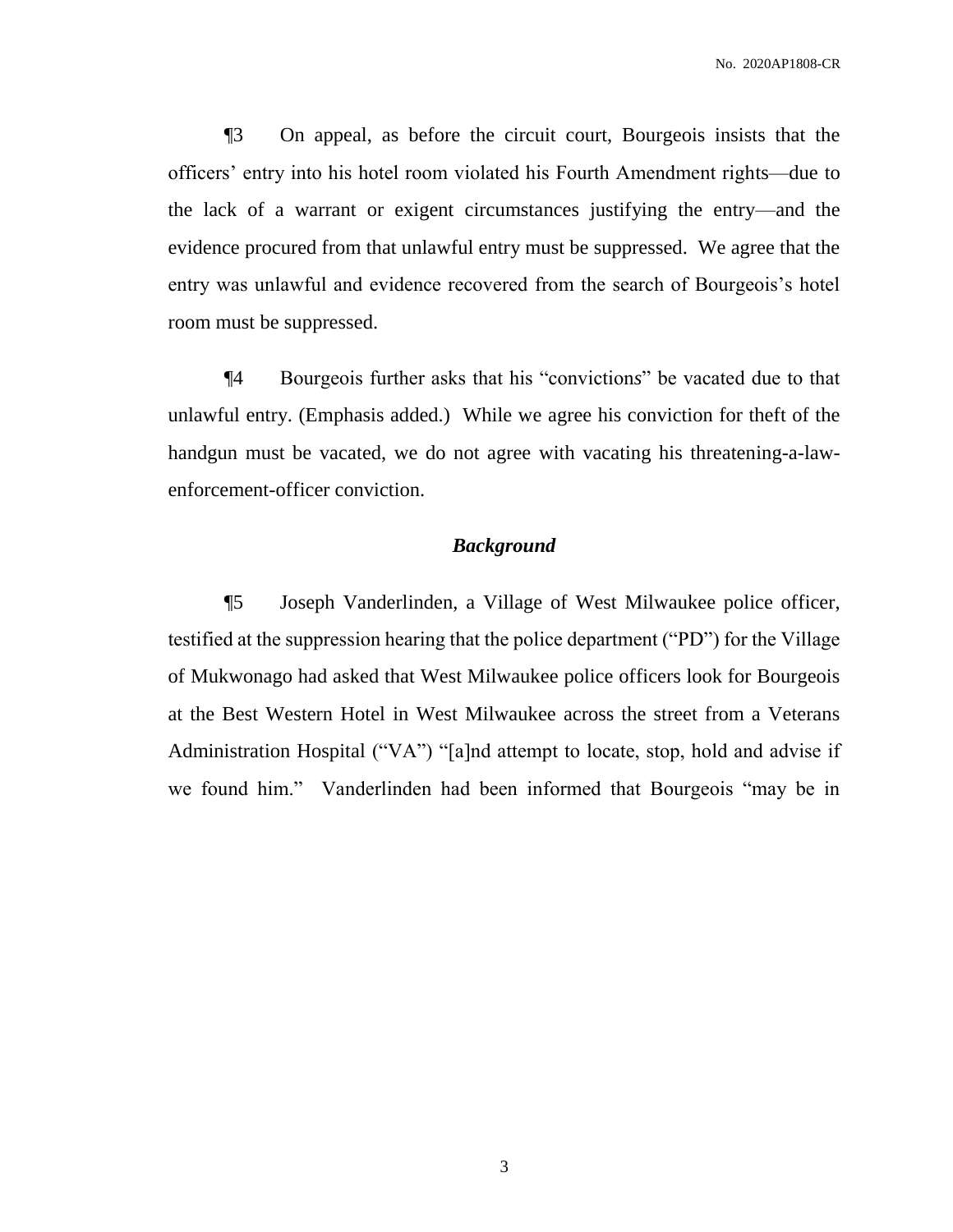possession of a stolen" handgun, "suffers from PTSD," and "has drug problems."<sup>2</sup> Vanderlinden learned that Bourgeois was an outpatient with the hospital but did not have a scheduled appointment there for two more weeks.

¶6 Around 1:46 a.m. on July 12, 2016, Vanderlinden had another West Milwaukee police officer, Steffen Pawlak, ask the hotel if Bourgeois had checked

 $\overline{a}$ 

In addition to its concession that possible suicidal ideation by Bourgeois plays no role in our exigent circumstances analysis, the State also makes no attempt to invoke the collective knowledge doctrine, *see State v. Pickens*, 2010 WI App 5, ¶13, 323 Wis. 2d 226, 779 N.W.2d 1 (2009) ("[I]n a collective knowledge situation, if a defendant moves to suppress, the prosecutor must prove the collective knowledge that supports the stop."), which in certain circumstances would allow a court considering a suppression motion to combine the knowledge of multiple officers, *see State v. Alexander*, 2005 WI App 231, ¶13, 287 Wis. 2d 645, 706 N.W.2d 191 ("Under the collective knowledge doctrine, there are situations in which the information in the hands of an entire police department may be imputed to officers on the scene to help establish reasonable suspicion or probable cause." (citation omitted)). For these reasons, our analysis is limited to the West Milwaukee police officers knowing only that Bourgeois "may be in possession of a stolen 9 millimeter handgun," "suffers from PTSD," and "has drug problems" as they entered the Best Western hotel in search of Bourgeois on July 12.

 $2$  At trial, evidence was presented that on July 10, 2016, Bourgeois's downstairs duplex neighbor informed *Mukwonago* police officers not only that she suspected Bourgeois had taken her handgun and that he has post-traumatic stress disorder but also that he had made suicidal comments. (According to the complaint, the neighbor also informed these officers that she had found three bottles of her prescription medication, Hydrocodone, hidden in Bourgeois's apartment, which she had entered with Bourgeois's consent.) On appeal, the parties discuss the import of the suicidalcomments information conveyed to the Mukwonago police officers. The State notes that "[t]he transcript of the suppression motion hearing makes no mention whatsoever that officers were aware of prior reports of suicidal ideation or threats.… [T]here is no evidence in the record that at the time of the warrantless entry, the officers knew Bourgeois had a history of suicidal ideation or relied on that." We assume the State here is referring to *West Milwaukee* police officers having no knowledge of any possible suicidal ideations of Bourgeois at the time they entered his hotel room.

We note that the complaint indicates that after the Mukwonago police officers made contact with Bourgeois on July 10, they determined "there was nothing to indicate that [Bourgeois] was suicidal and he did not fit the criteria for a [WIS. STAT. ch.] 51 commitment." Trial testimony shows that when these officers interacted with Bourgeois that day, he told them he was "fine, didn't need any help, [and] was not going to hurt himself." Bourgeois also informed them that "he had made arrangements to go to ... the VA Center in Milwaukee, West Milwaukee," and the officers then "cleared the residence." Our own review of the record indicates that neither the suppression hearing transcript nor the trial transcript suggests that Mukwonago police officers conveyed to the West Milwaukee PD or the West Milwaukee police officers who entered Bourgeois's hotel room any information suggesting Bourgeois had suicidal ideations.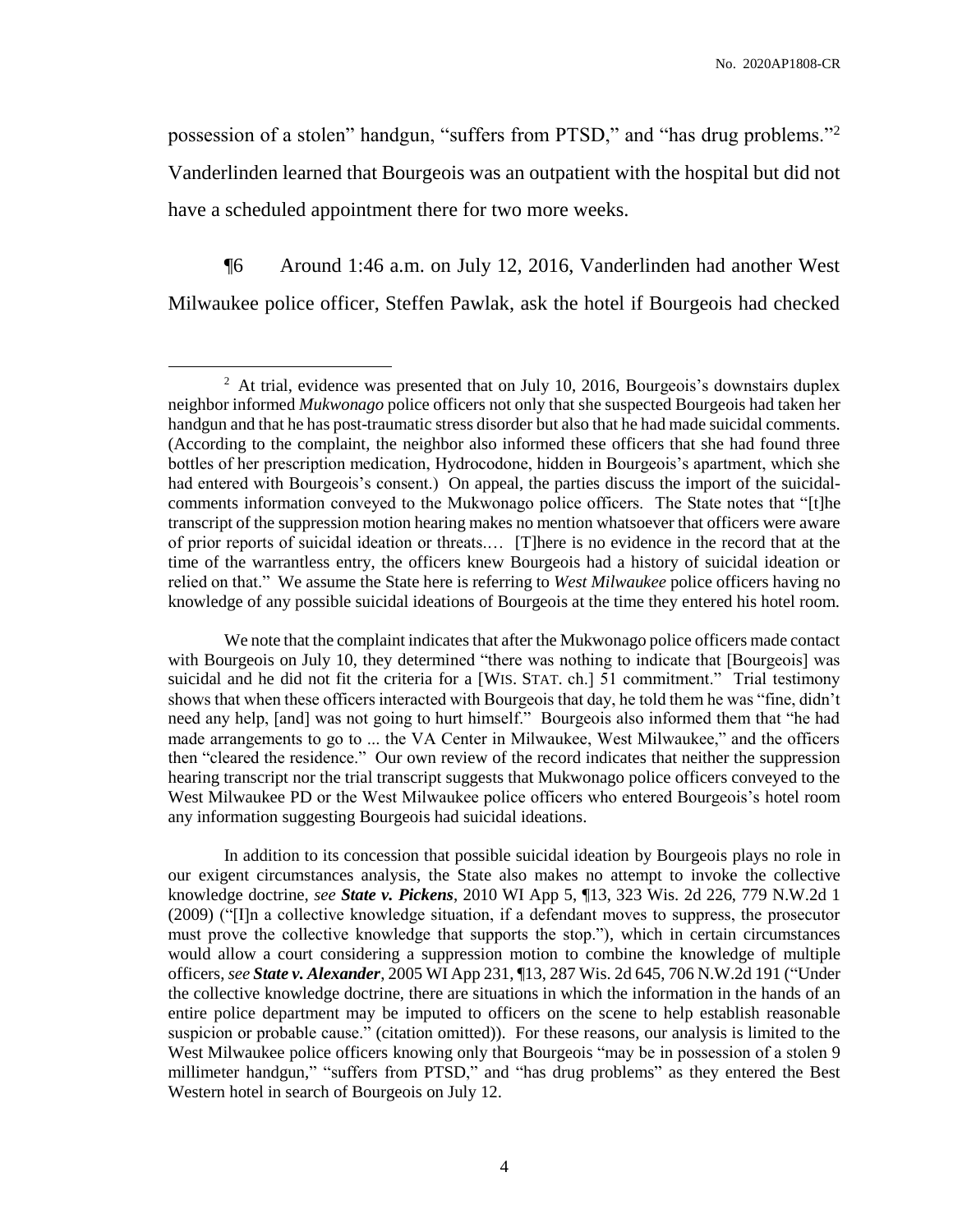in, and Pawlak learned that he had. Around 2:00 a.m., Vanderlinden, not wanting to alert Bourgeois to their police presence, secured a key card for Bourgeois's room from the front desk. Vanderlinden, Pawlak, and a third officer went to Bourgeois's room, which was quiet. Despite a "Do Not Disturb" sign on the door, the officers attempted to enter his room using the key card. They failed in this attempt because "the deadbolt was engaged." Despite being "a little worried about officer safety," the officers eventually began knocking, announcing "police," and getting "louder and louder." The officers received no response; Bourgeois's room remained quiet.

¶7 Vanderlinden returned to the front desk and procured a master key, returned to Bourgeois's room, and opened the door; however, he could only open it a few inches because the inside chain lock was engaged. Using a flashlight, Vanderlinden was able to "see a little bit in" the dark room and was able to see Bourgeois lying on the bed and "just staring towards the door." Bourgeois "didn't say anything," and Vanderlinden "didn't know if he was alive or not." Through the slightly-opened door, the officers again identified themselves as police and several times asked Bourgeois to come to the door. Bourgeois "basically" asked the officers, "[W]hat do you want?" and "Why are you here?" The officers "talked him into coming to the door" and asked him "numerous times if he could open the door and talk to us, that we were concerned about him." Bourgeois "either [asked] us what did we need or told us to leave. He was kind of back and forth." Vanderlinden could see Bourgeois's hands and observed he had nothing in them, including no firearm. Vanderlinden admitted that at that point, Bourgeois had not done anything alarming in their presence.

¶8 When Vanderlinden again said, "[J]ust open the door and talk to us," Bourgeois responded, "[T]hat's not going to happen," and he turned and walked away from the door. Vanderlinden "didn't know if [Bourgeois] was going to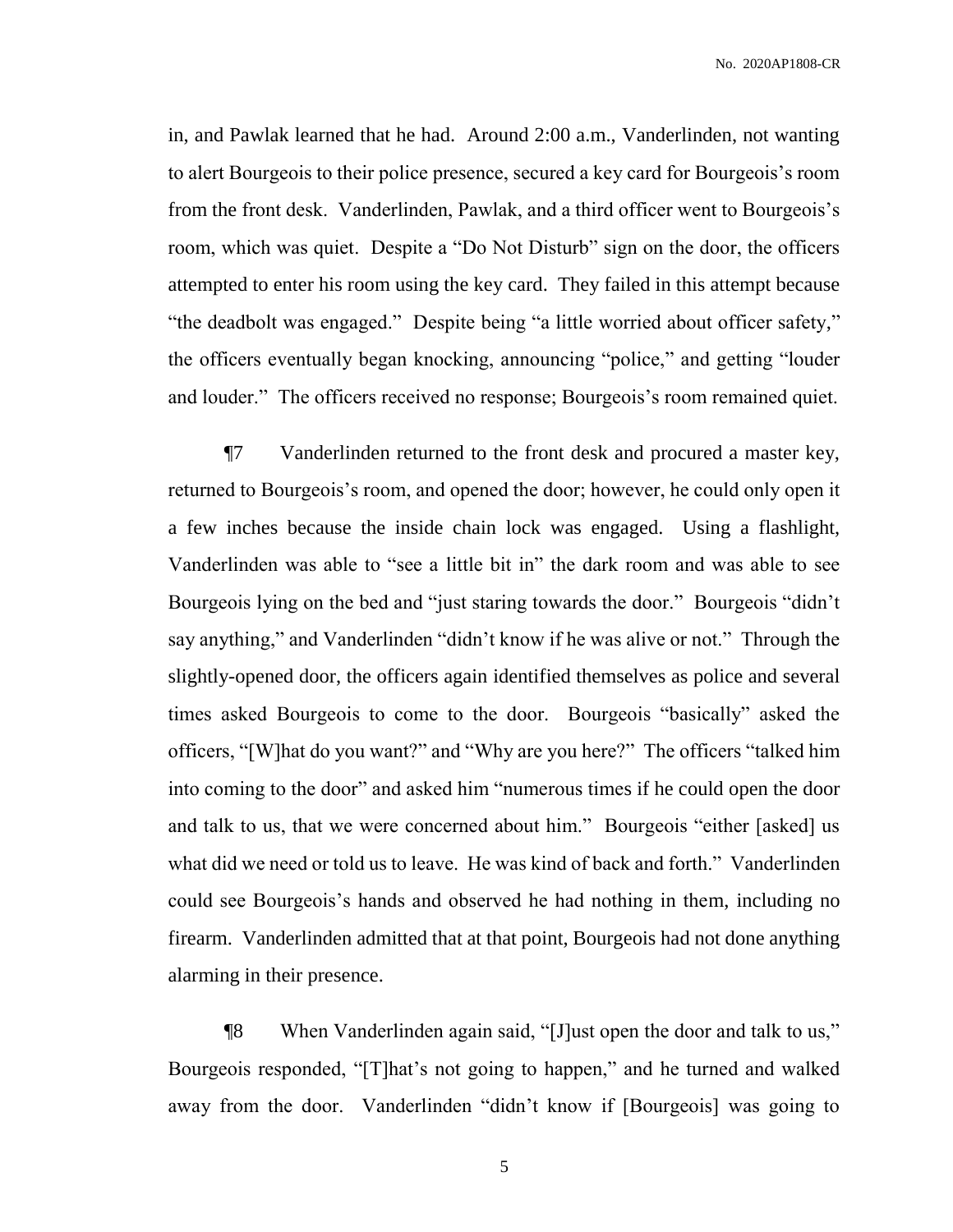retrieve the gun" and "was worried about him and us," so Vanderlinden broke open the door, and he, Pawlak, and the third officer secured Bourgeois in handcuffs and searched the room, locating a handgun on the bed. The then very-disturbed Bourgeois made repeated verbal threats toward the officers. Vanderlinden testified that approximately thirty to forty minutes passed from the time they arrived until they entered Bourgeois's room.

¶9 Officers subsequently took Bourgeois to the VA for treatment. During that time, Mukwonago PD informed Vanderlinden that it did not want Bourgeois in custody, but that it only wanted to recover the gun. Vanderlinden confirmed that he told the Mukwonago PD that the West Milwaukee PD "never would have attempted to even make contact with Mr. Bourgeois if" it had known that "all Mukwonago wanted was the firearm."

¶10 Pawlak clarified through his testimony at trial<sup>3</sup> that it was two days before their July 12 contact with Bourgeois—so, on July 10—that the Mukwonago PD had asked the West Milwaukee PD for help locating Bourgeois. Pawlak and members of his department first tried to locate Bourgeois at the Best Western Hotel on July 10, but he was not there at that time. The officers had "attempted several days of checking [for Bourgeois at] various businesses and the hotels around that area," including the Best Western, to no avail, but when they went to the Best Western around 1:46 a.m. on July 12, they learned that he had checked into that hotel.

 $\overline{a}$ 

 $3$  "When reviewing an order on a motion to suppress evidence, an appellate court may take into account the evidence at the trial, as well as the evidence at the suppression hearing." *State v. Griffin*, 126 Wis. 2d 183, 198, 376 N.W.2d 62 (Ct. App. 1985).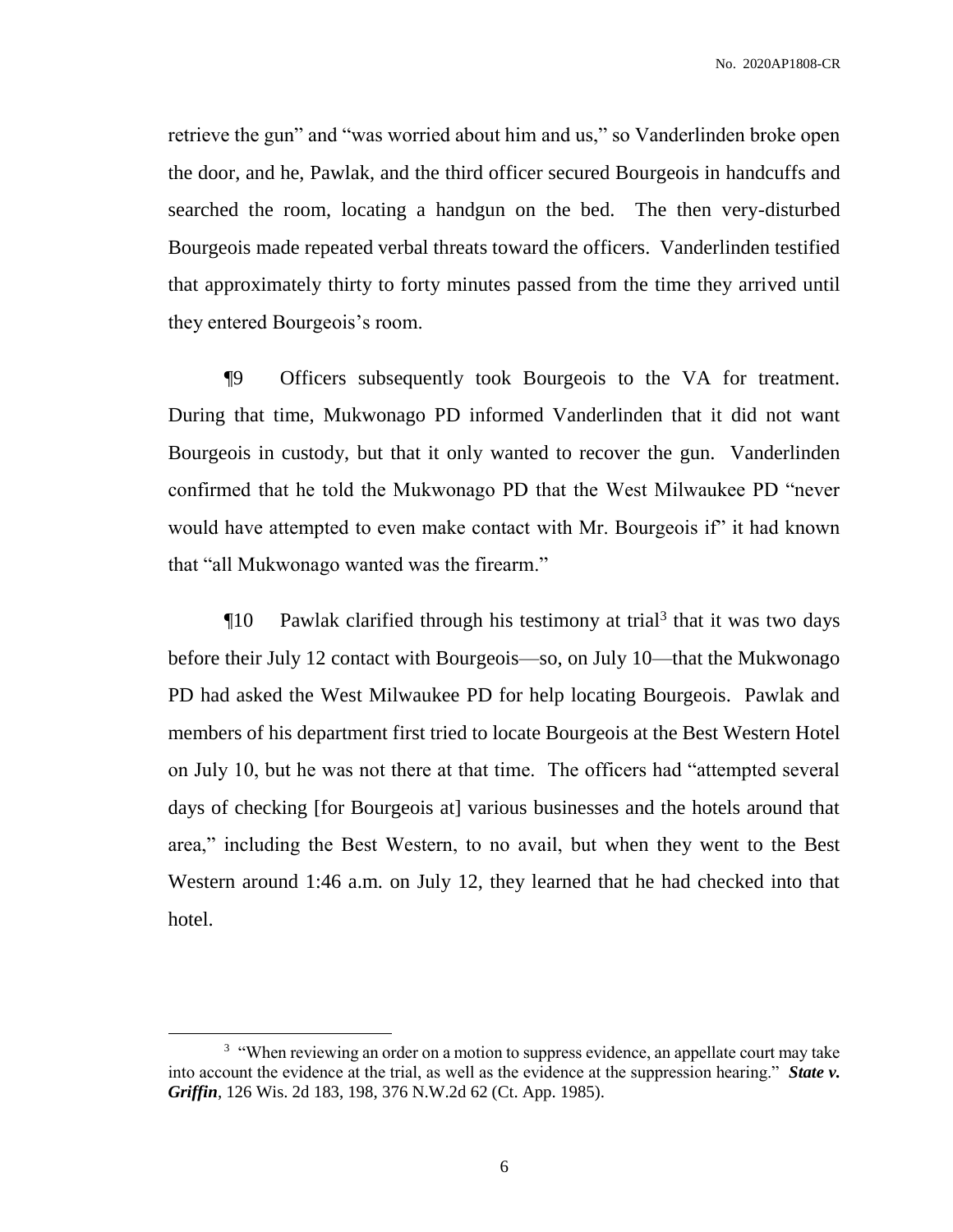¶11 Other testimony at trial indicated that after the West Milwaukee police officers took Bourgeois to the VA Hospital for treatment, they took him to the Milwaukee County Mental Health Hospital because of verbal threats he continued to make toward the officers. After medical professionals there declined to admit him, the officers drove Bourgeois back to his duplex in Mukwonago and released him there, uncharged, hours after the entry into and search of his hotel room.

¶12 Upon returning home, Bourgeois went upstairs to his apartment. He later went to the lower apartment and began "pounding" on the door of his duplexneighbor, who had reported the stolen handgun to Mukwonago police on July 10, demanding that she open her door. She told him to go away, but he continued, adding swears and threats, including that he was going to kill her, prompting her to call the Mukwonago PD. Bourgeois eventually returned to his upstairs apartment.

¶13 Mukwonago police officers responded to the duplex and were engaging with the neighbor when Bourgeois came downstairs again. Officers arrested him and placed him in handcuffs, which led to him stating, as Mukwonago Police Officer Jason Steinbrenner testified, "[S]omething to the effect that he was going to kill all of us and that Dallas was nothing." Steinbrenner presumed this to be a reference to "a shooting [a few days earlier] of several Dallas police officers … committed by a former military veteran who was singling out police officers and shooting them." Bourgeois's engagement with the police at that time—specifically with Steinbrenner—ultimately led to Bourgeois being charged with threatening a law enforcement officer, as well as the eight other criminal offenses, including theft of the handgun.

¶14 As indicated, Bourgeois was found guilty of theft of the handgun and threatening Officer Steinbrenner and found not guilty on the other charges, and he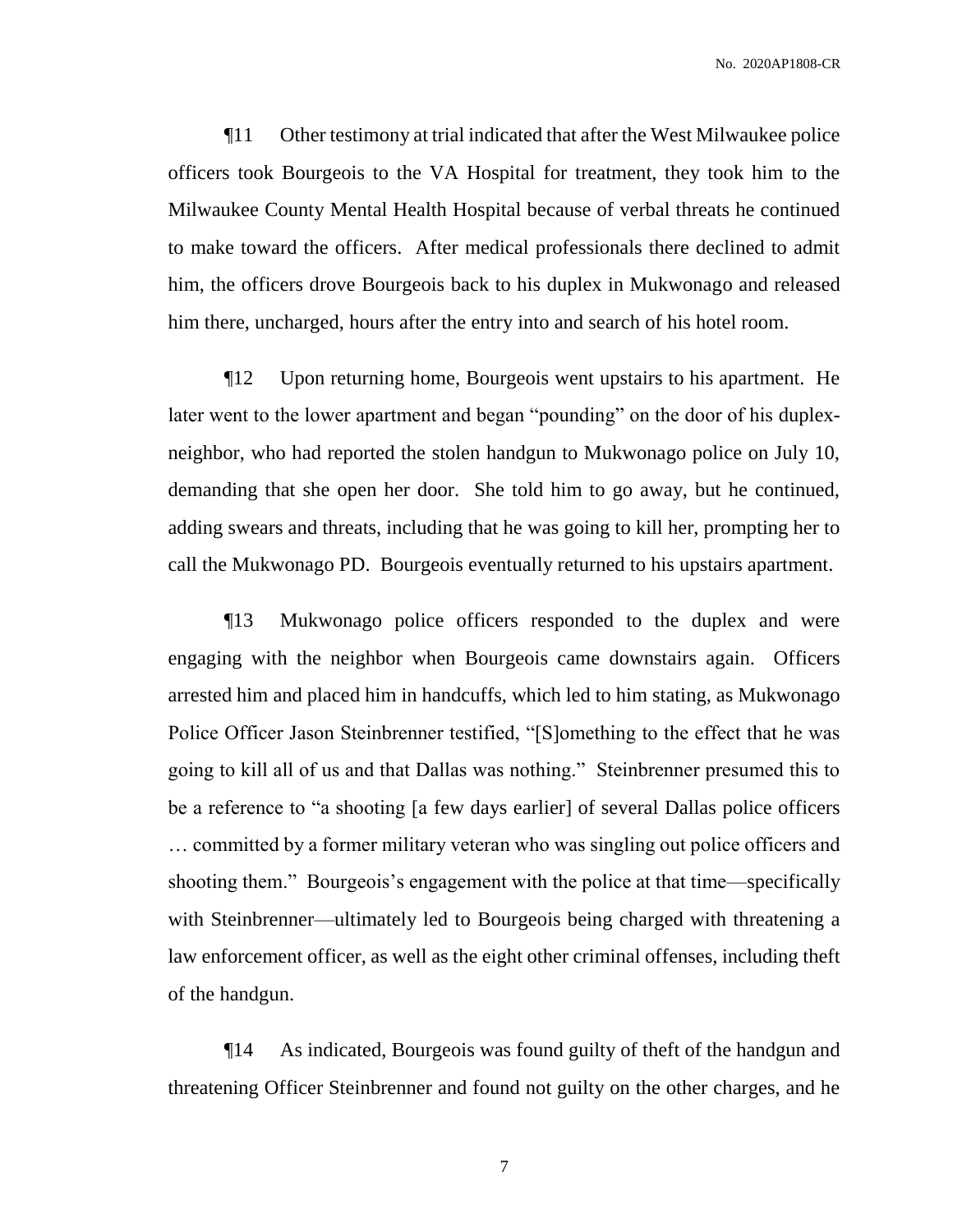was later sentenced. Bourgeois appeals, challenging the circuit court's denial of his suppression motion and his convictions that followed. Additional facts will be provided as necessary.

#### *Discussion*

#### The Theft Conviction

¶15 Bourgeois contends the West Milwaukee police officers' entry into his hotel room was unlawful because the officers entered without a warrant and exigent circumstances did not otherwise justify the entry. Because of this, Bourgeois asserts, evidence found in his hotel room, such as the stolen handgun, must be suppressed. We agree.

¶16 When, as in this case, the relevant facts are undisputed, we independently apply constitutional principles to those facts. *See State v. Delap*, 2018 WI 64, ¶¶26-27, 382 Wis. 2d 92, 913 N.W.2d 175.

¶17 "Warrantless entry into a residence is generally prohibited by the Fourth Amendment to the United States Constitution." *State v. Parisi*, 2014 WI App 129, ¶9, 359 Wis. 2d 255, 857 N.W.2d 472. This rule also applies to hotel rooms. *State v. Munroe*, 2001 WI App 104, ¶7, 244 Wis. 2d 1, 630 N.W.2d 223. Courts have recognized, however, that "in certain circumstances it would be unreasonable and contrary to public policy to bar law enforcement officers at the door," *State v. Richter*, 2000 WI 58, ¶28, 235 Wis. 2d 524, 612 N.W.2d 29 (citations omitted), such as when a warrantless entry is "both supported by probable cause and justified by exigent circumstances," *State v. Robinson*, 2010 WI 80, ¶24, 327 Wis.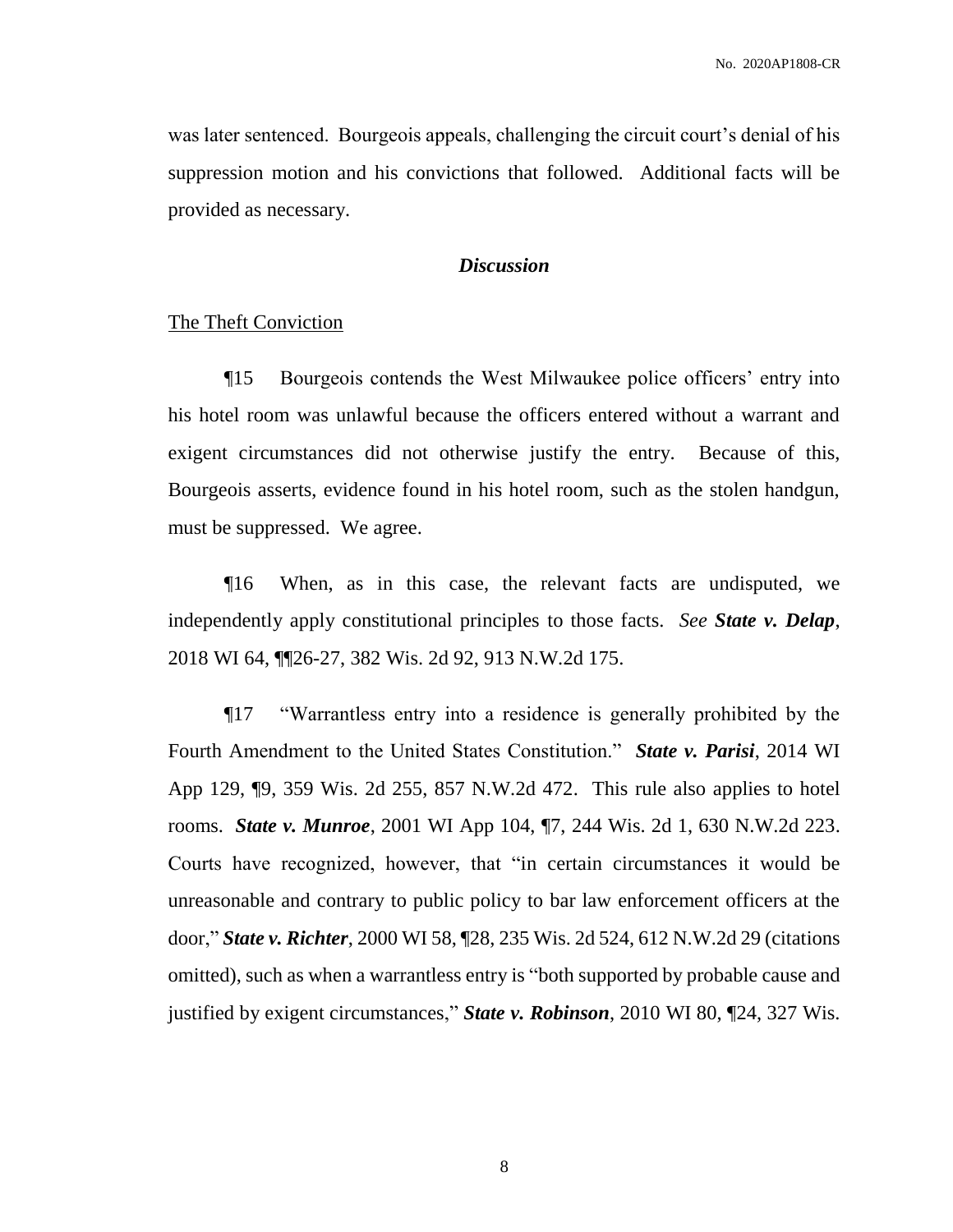2d 302, 786 N.W.2d 463.<sup>4</sup> "In such circumstances, we weigh the urgency of the officer's need to enter against the time needed to obtain a warrant." *Richter*, 235 Wis. 2d 524, ¶28.

> There are four well-recognized categories of exigent circumstances that have been held to authorize a law enforcement officer's warrantless entry into a home: 1) hot pursuit of a suspect, 2) *a threat to the safety of a suspect or others*, 3) a risk that evidence will be destroyed, and 4) a likelihood that the suspect will flee….

> As in other Fourth Amendment cases, the determination of whether exigent circumstances are present turns on considerations of reasonableness, and we apply an objective test. The test is "[w]hether a police officer under the circumstances known to the officer at the time [of entry] reasonably believes that delay in procuring a warrant *would gravely endanger life* or risk destruction of evidence or greatly enhance the likelihood of the suspect's escape."

Id.,  $\P$ [29-30 (alterations in original; emphasis added).

 $\overline{a}$ 

¶18 The exigent circumstances test is not easily met. The State must show "by clear and convincing evidence that exigent circumstances justified [an] officer's lack of effort to secure a warrant." *State v. Hay*, 2020 WI App 35, ¶22, 392 Wis. 2d 845, 946 N.W.2d 190. "When an officer undertakes to act as his own magistrate, he ought to be in a position to justify it by pointing to some *real immediate and serious consequences* if he postponed action to get a warrant*.*" *State v. Smith*, 131 Wis. 2d 220, 235, 388 N.W.2d 601 (1986) (emphasis added; citation omitted), *abrogated on other grounds by State v. Felix*, 2012 WI 36, 339 Wis. 2d 670, 811 N.W.2d 775. The burden rests "with those seeking exemption from the warrant

<sup>&</sup>lt;sup>4</sup> The facts of this case also raise question as to whether the West Milwaukee police officers had probable cause to enter Bourgeois's hotel room. Bourgeois, however, does not argue on appeal that the officers lacked probable cause. In light of our holding today, the end result would be the same regardless of our determination of probable cause. For these reasons, we assume without deciding that there was probable cause, and we discuss it no further.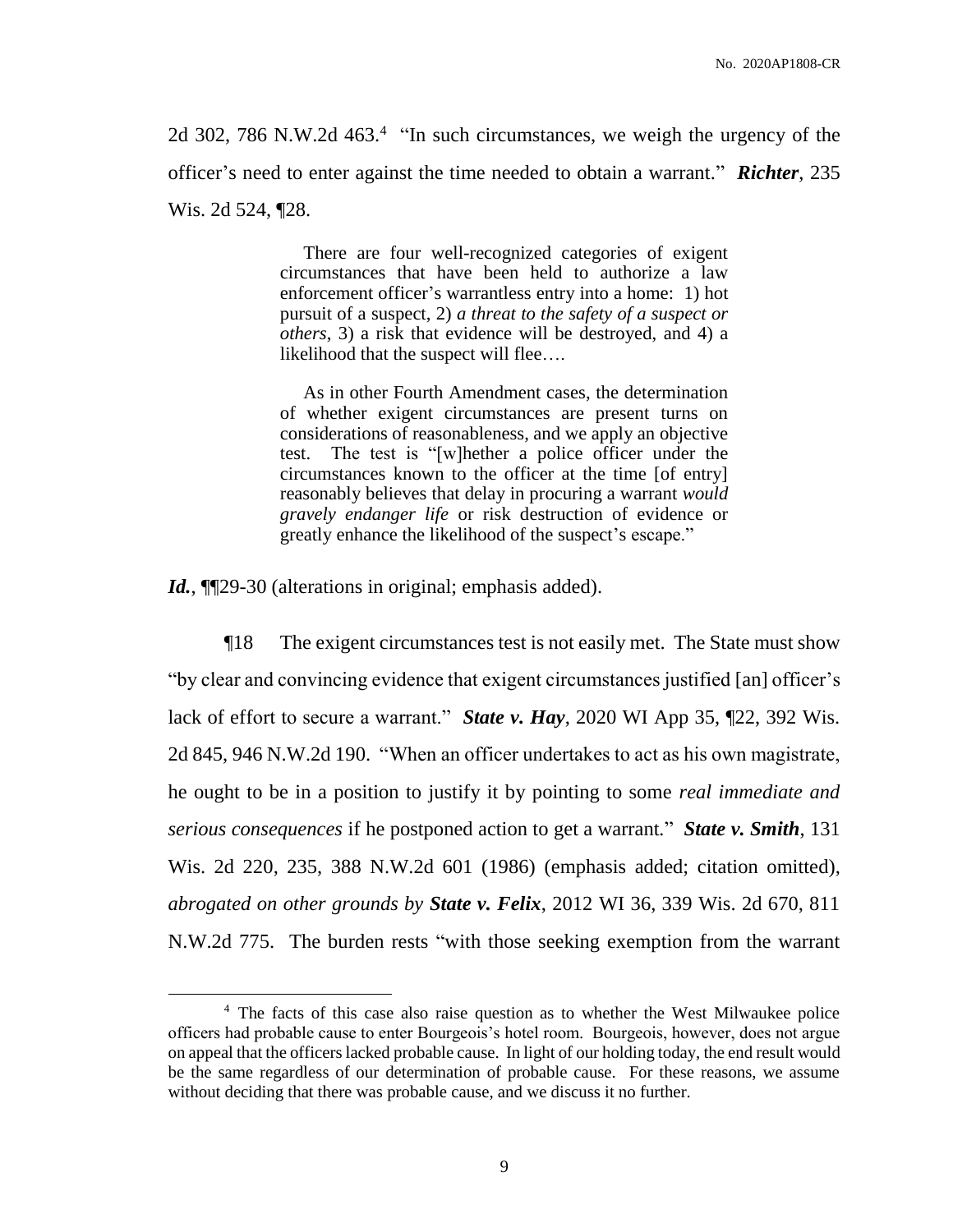requirement to prove that the exigencies made that course *imperative*." *State v. Guard*, 2012 WI App 8, ¶14, 338 Wis. 2d 385, 808 N.W.2d 718 (2011) (emphasis added; citation omitted).

¶19 In this case, the officers were not in hot pursuit of Bourgeois, the State does not suggest there was a risk he would destroy evidence, and, as the circuit court found following the suppression hearing, he was not a flight risk (assuming of course that officers remained outside his hotel room once they announced their police presence). Instead, we "weigh the urgency of the officer[s'] need to enter against the time needed to obtain a warrant" based upon the second exigency exception—whether "life" "would" have been "gravely endanger[ed]" if the officers had taken the time to procure a warrant instead of simply entering without one, as they did. *See Richter*, 235 Wis. 2d 524, ¶¶28-30.

¶20 In defending the circuit court's denial of Bourgeois's suppression motion, the State relies upon *Richter* and *State v. Kirby*, 2014 WI App 74, 355 Wis. 2d 423, 851 N.W.2d 796, but those cases provide it little support. Fourth Amendment considerations, including exigent circumstances, frequently turn on the specific facts of the particular case. Where relied-upon precedent involves facts very different from those in the case under review, such precedent often provides little guidance. The facts of both *Richter* and *Kirby* differ significantly from this case.

¶21 In *Richter*, a responding sheriff's deputy was aware that an intruder had just broken into a trailer in the middle of the night, had fled that trailer upon being discovered, and had run into a second trailer across the street. *Richter*, 235 Wis. 2d 524, <sup>¶</sup>1. When the deputy arrived at the second trailer, he observed signs of forced entry and learned there were several people asleep inside. *Id.* Seeking the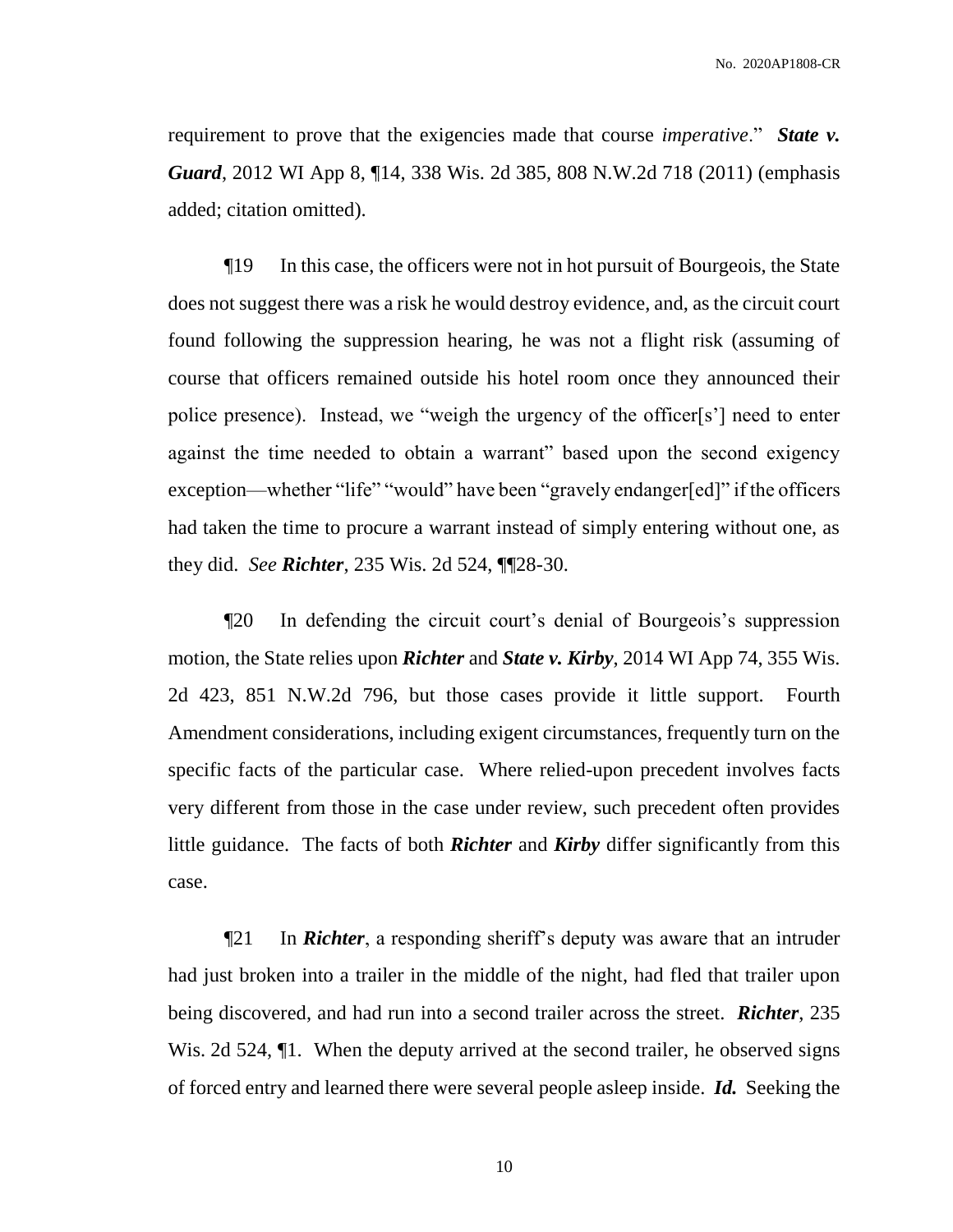intruder, the deputy entered the trailer without a warrant. While inside, the deputy found drug-related evidence that led to several charges against the owner of the trailer. *Id.*, ¶¶1-2. The owner moved to suppress the evidence based upon the warrantless entry, and the State claimed that the exigent circumstances of hot pursuit of the intruder and threat to the safety of those sleeping in the second trailer justified the entry. *Id.*, ¶31. The *Richter* court concluded that "[i]n a situation such as this, involving an unknown male intruder who forcibly entered not one but two occupied homes in the middle of the night, a reasonable officer would be completely warranted in the belief that a threat to safety existed." *Id.*, ¶42. The facts of *Richter* are nothing like those now before us and thus are not at all informative for our case.

¶22 In *Kirby*, the two officers who arrived at an apartment were outnumbered by five males who, reliable reports indicated, had recently displayed aggression and violence as the males had been involved in a nearby fight shortly before the officers arrived. *Kirby*, 355 Wis. 2d 423, ¶¶5-6, 10. Kirby, the "main aggressor" of the fight, who was identified at the apartment, had reportedly threatened "to come back to the area [of the fight] with a gun." *Id.*, ¶3. The doorway to the apartment was wide open when the officers arrived, and one of the officers stood in the doorway while speaking with several of the males in the apartment. *Id.*, ¶¶6, 8. This officer received a call from an investigator who indicated, again based upon reliable information, that if there was a black backpack in the apartment, "it had 'a sawed-off shotgun and a handgun' inside." *Id.*, ¶9. When she received the call, the officer moved a few steps into the apartment "to better see the 'family room area,'" and she observed a black backpack, leading her and the other officer to handcuff those present until the backpack could be searched. *Id.*, ¶¶9-11. A sawedoff shotgun was found in the backpack, and related charges were issued against Kirby, the owner of the backpack. *Id.*, ¶¶3, 12. Kirby moved to suppress the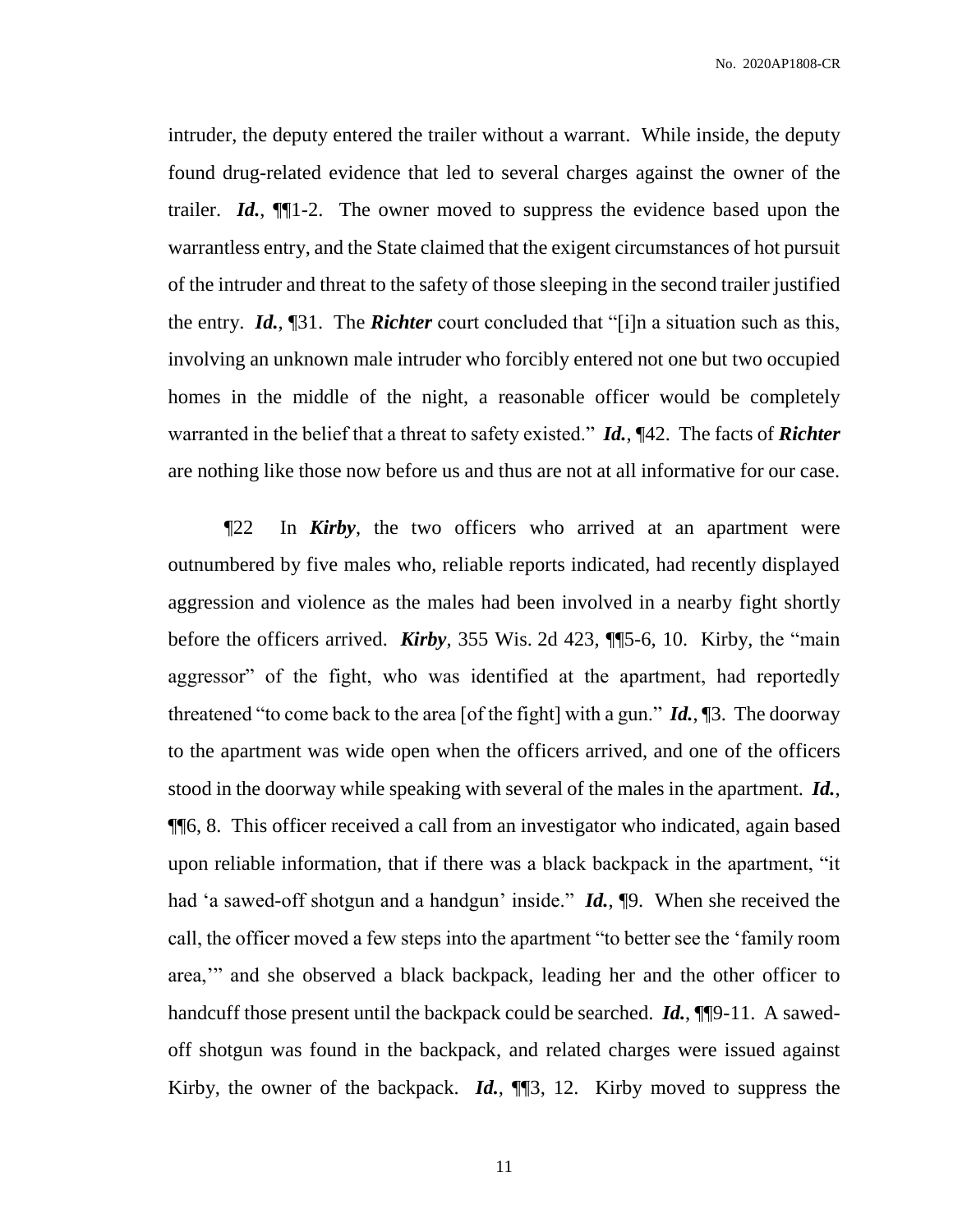shotgun based upon the warrantless entry into the apartment and search of the backpack. Because of the reliable information that an illegal weapon, the sawedoff shotgun, was present if a black backpack was on site, we determined that officer safety was at risk and that that exigent circumstance justified the immediate, warrantless entry and search. *Id.*, ¶¶1, 9-10, 13, 20.

¶23 The facts of *Kirby* also differ greatly from those in the case now before us. The apartment door in *Kirby* was wide open when the officers arrived, and one of the officers stood in the open threshold while engaging with the male suspects, who obviously were well aware from the get-go that officers were on the scene and investigating. In the instant case, the door to Bourgeois's room was bolted and chained shut, with a "Do Not Disturb" sign visible on the door—clearly indicating "do not enter or even look in." Before they started knocking and announcing their police presence, Bourgeois would have had no idea police were on the scene. The officers in *Kirby* were outnumbered by the individuals they were investigating, individuals who had just displayed aggression and their penchant for violence through fighting, with the main aggressor having threatened to return to the area of the fight with a gun. *Id.*, ¶¶6, 10. Here, the three officers had no reason to believe they were outnumbered as they had no reason to believe anybody except possibly Bourgeois was in the room. Furthermore, and significantly, Bourgeois had exhibited neither aggression nor a penchant for violence toward anyone nor threatened the law enforcement officers prior to them opening the door to his room. Like *Richter*, *Kirby* is not persuasive in convincing us exigent circumstances existed in this case.

¶24 When they arrived at the hotel on July 12, the West Milwaukee police officers had been looking for Bourgeois for two days after being informed he "may" be in possession of a stolen handgun, "suffers from PTSD," and "has drug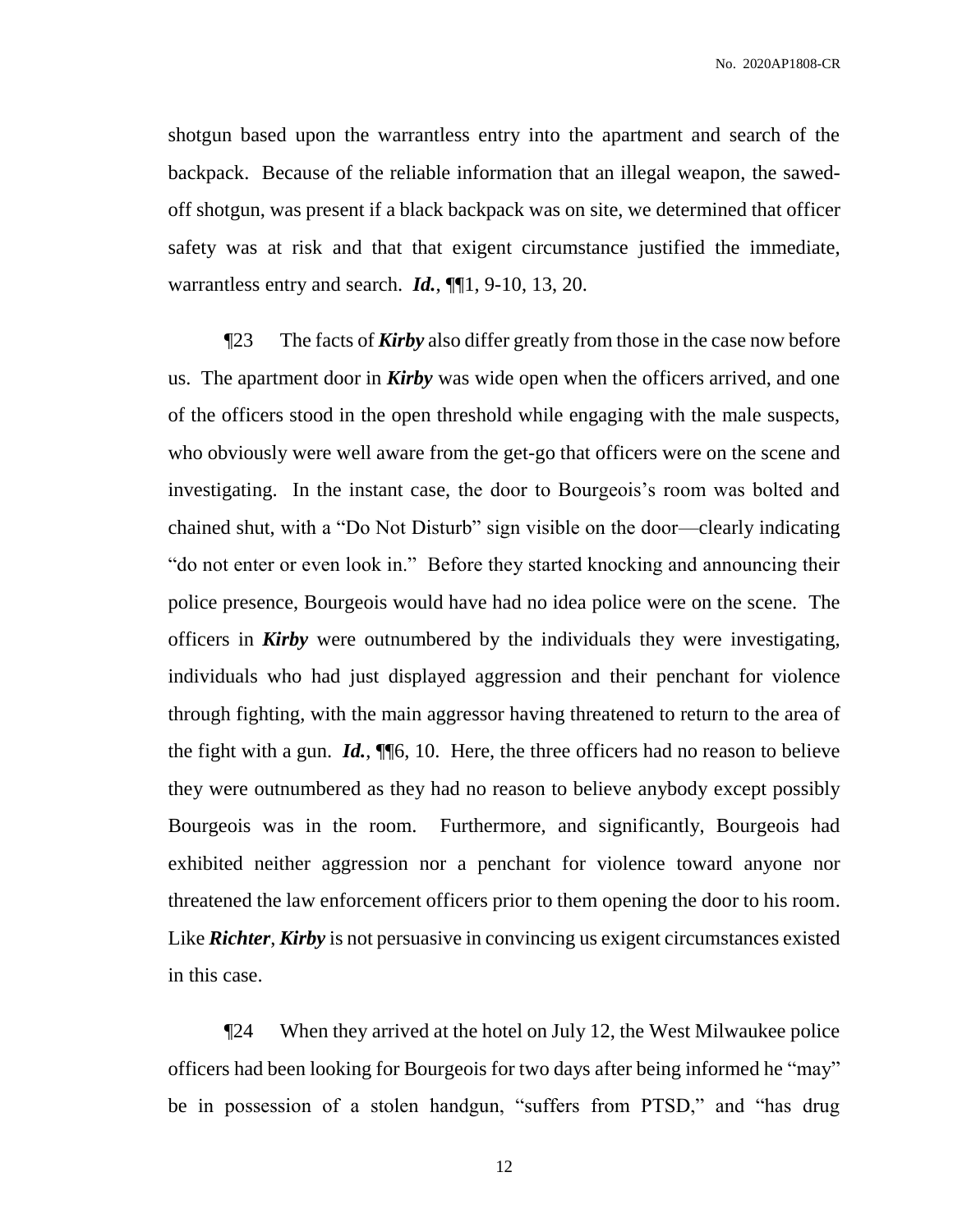problems." Poised just outside his hotel room door around 2:00 a.m., they also were aware Bourgeois had checked into the hotel—and thus that he was likely in his room at that time of night—and that no sounds were coming from his room. Based on the record before us, when the officers knocked on the door to Bourgeois's silent hotel room and the room remained silent thereafter, the most likely conclusions of a reasonable officer would be that Bourgeois either was not in the room, was in the room but sleeping through the noise created by the officers, or was in the room and awake but desired to exercise his right to not interact with the officers. The officers heard no noises inside the room that would have suggested that harm to Bourgeois or the officers was a "real immediate and serious" risk—and likely to occur before a warrant could be secured.

¶25 As we have stated, "the *State* bears the 'heavy burden' to show by clear and convincing evidence that exigent circumstances justified [an] officer's lack of effort to secure a warrant." *Hay*, 392 Wis. 2d 845, ¶22. Here, the State directs us to no evidence suggesting that after learning Bourgeois had checked into the hotel—or even after attempting to open Bourgeois's door with the key card or after knocking on the door and announcing their police presence—the officers could not have presented a warrant application to a magistrate in a timely manner and done so without "gravely endanger[ing]" Bourgeois or the officers. Even if the officers had reason to believe it would take a substantial amount of time to present a warrant application to a magistrate—a fact which the State made no attempt to show at the suppression hearing—the State still failed to demonstrate that the opening of Bourgeois's door was justified as there was no clear and convincing showing of "real immediate and serious" risk of harm to Bourgeois or the officers if officers had waited outside Bourgeois's door while a warrant was sought. *See Smith*, 131 Wis. 2d at 235. The State failed to show that exigencies made the warrantless-entry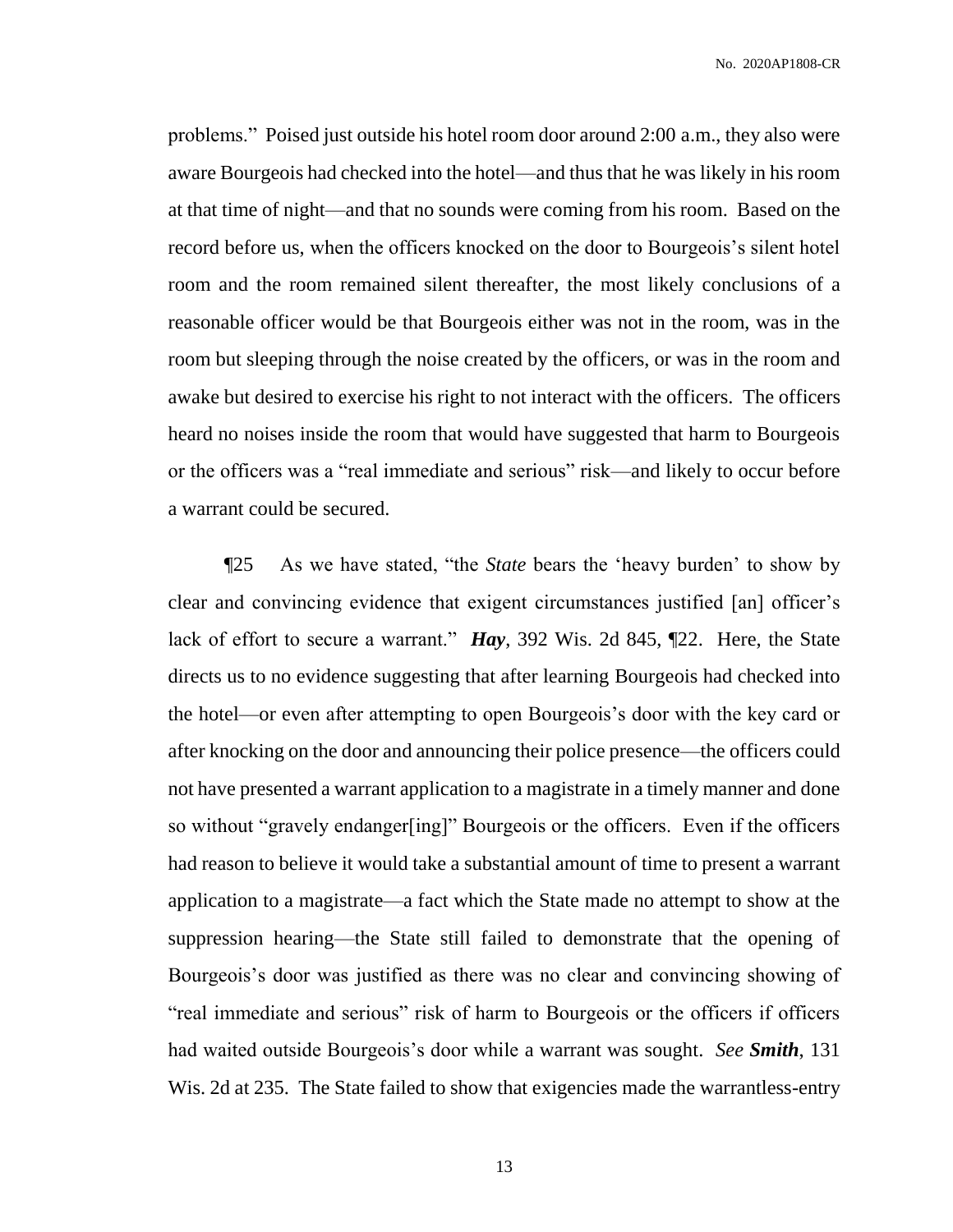course of action taken by the officers "imperative," *see Guard*, 338 Wis. 2d 385, ¶14 (citation omitted), and thus that exigent circumstances justified Vanderlinden opening Bourgeois's door without a warrant.

¶26 The State discusses what Vanderlinden observed after opening the door as much as the chain lock would allow, despite identifying no legal basis for doing so. Lacking a warrant or exigent circumstances, the officers had no lawful basis to open the door—even just the few inches they initially could—and peer inside or even speak to Bourgeois through that opening. As the United States Supreme Court has stated:

> [A]ny physical invasion of the structure of the home, "by even a fraction of an inch," [is] too much, and there is certainly no exception to the warrant requirement for the officer who barely cracks open the front door and sees nothing but the nonintimate rug on the vestibule floor. In the home, ... *all* details are intimate details, because the entire area is held safe from prying government eyes.

*Kyllo v. United States*, 533 U.S. 27, 37 (2001) (quoting *Silverman v. United States*, 365 U.S. 505, 512 (1961)). Thus, Vanderlinden did not lawfully observe Bourgeois lying on the bed staring at him, and the officers' utilization of the opening to more effectively coax Bourgeois to come to the door was also unlawful. The peering in the room and the more effective coaxing, due to the direct visual and verbal contact, directly led to Vanderlinden's subsequent observation of Bourgeois walking toward the officers at the door and then turning away after refusing to let them in. Absent Vanderlinden's unlawful opening of Bourgeois's door and utilization of that opening, there is no reason to believe Bourgeois ever would have even gotten out of bed much less been in a position to visibly turn away from the officers at the door. Under the facts of this case, the officers' forced entry into the room—leading to the discovery of the gun—cannot be legitimized by Bourgeois's turning away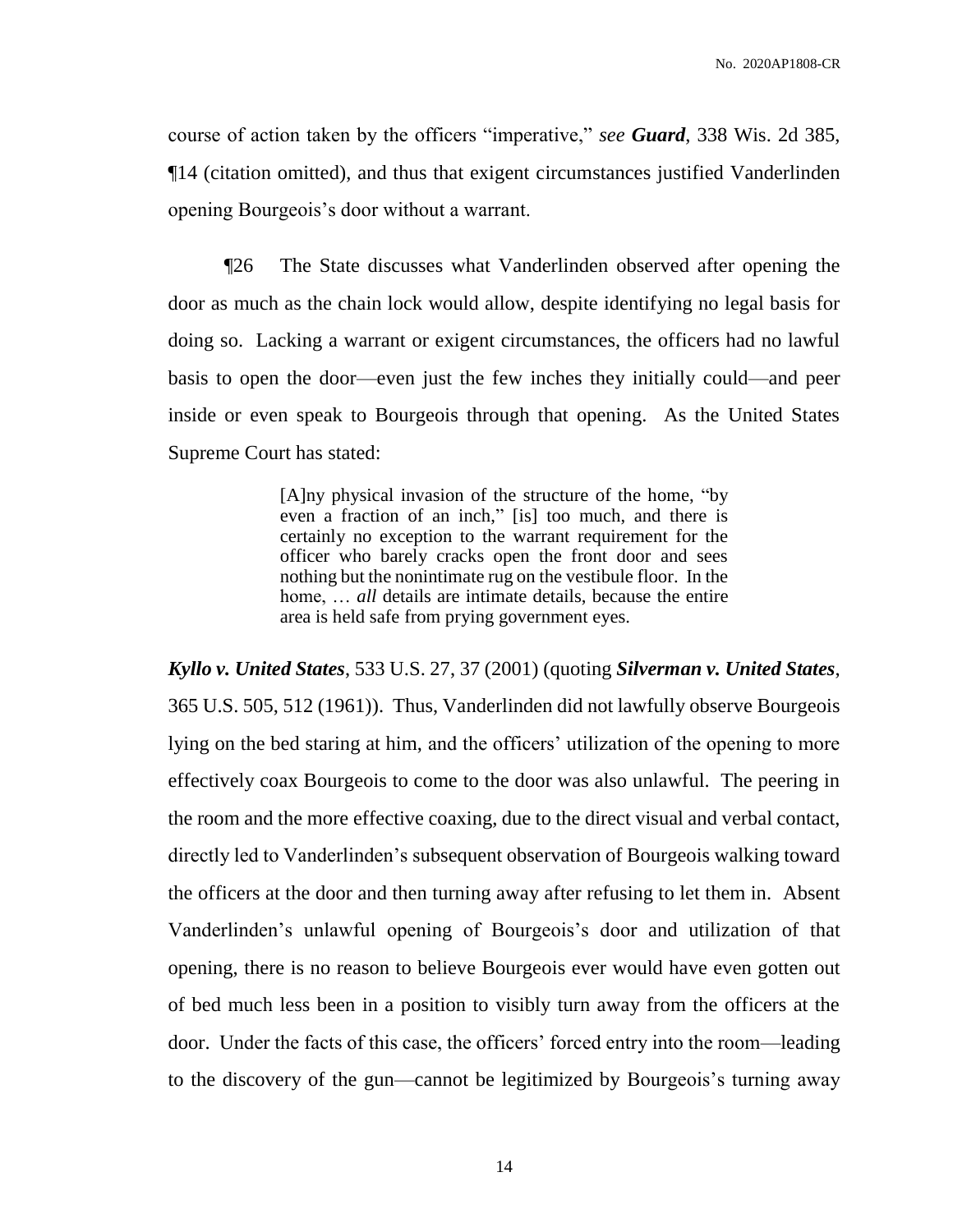from the door because Vanderlinden's observation of this action was not lawfully grounded. *See State v. Buchanan*, 2011 WI 49, ¶23, 334 Wis. 2d 379, 799 N.W.2d 775 (An officer's observations of something in plain view are lawful—and admissible—only if the officer "has a right to be in the position to have the view."); *see also Kentucky v. King*, 563 U.S. 452, 462-63 (2011) ("[T]he Fourth Amendment requires … that the steps preceding the seizure be lawful."); *Robinson*, 327 Wis. 2d 302, ¶32 ("[P]olice officers may not benefit from exigent circumstances that they themselves create."); *Guard*, 338 Wis. 2d 385, ¶30 ("[T]he government cannot justify a search on the basis of exigent circumstances that are of the law enforcement officers' own making." (citation omitted)). Thus, for the foregoing reasons, we conclude the circuit court erred in denying the motion to suppress as it relates to items found by the officers in Bourgeois's hotel room.

¶27 But even if we were to consider Vanderlinden's observations following his unlawful slight-opening of Bourgeois's hotel room door, we would still conclude that no exigency justified the officers' forced entry into the room. Once the door was opened a few inches, Vanderlinden could see that Bourgeois was just lying on the bed "staring towards the door." He could also see that when Bourgeois rose from the bed and proceeded toward the door, he had nothing in his hands. Vanderlinden acknowledged that when Bourgeois told the officers to leave and he was not going to let them in, he had done nothing alarming in their presence. Ultimately, the record fails to show any reason why a reasonable officer would have believed Bourgeois had any intention of harming the officers as no testimony suggested that the manner in which he turned away from the door was threatening, that he had made any threatening statements toward any officers at or before that time, or that he had ever committed a violent act against anyone, much less law enforcement. Nor is there any evidence to suggest Bourgeois was injured in any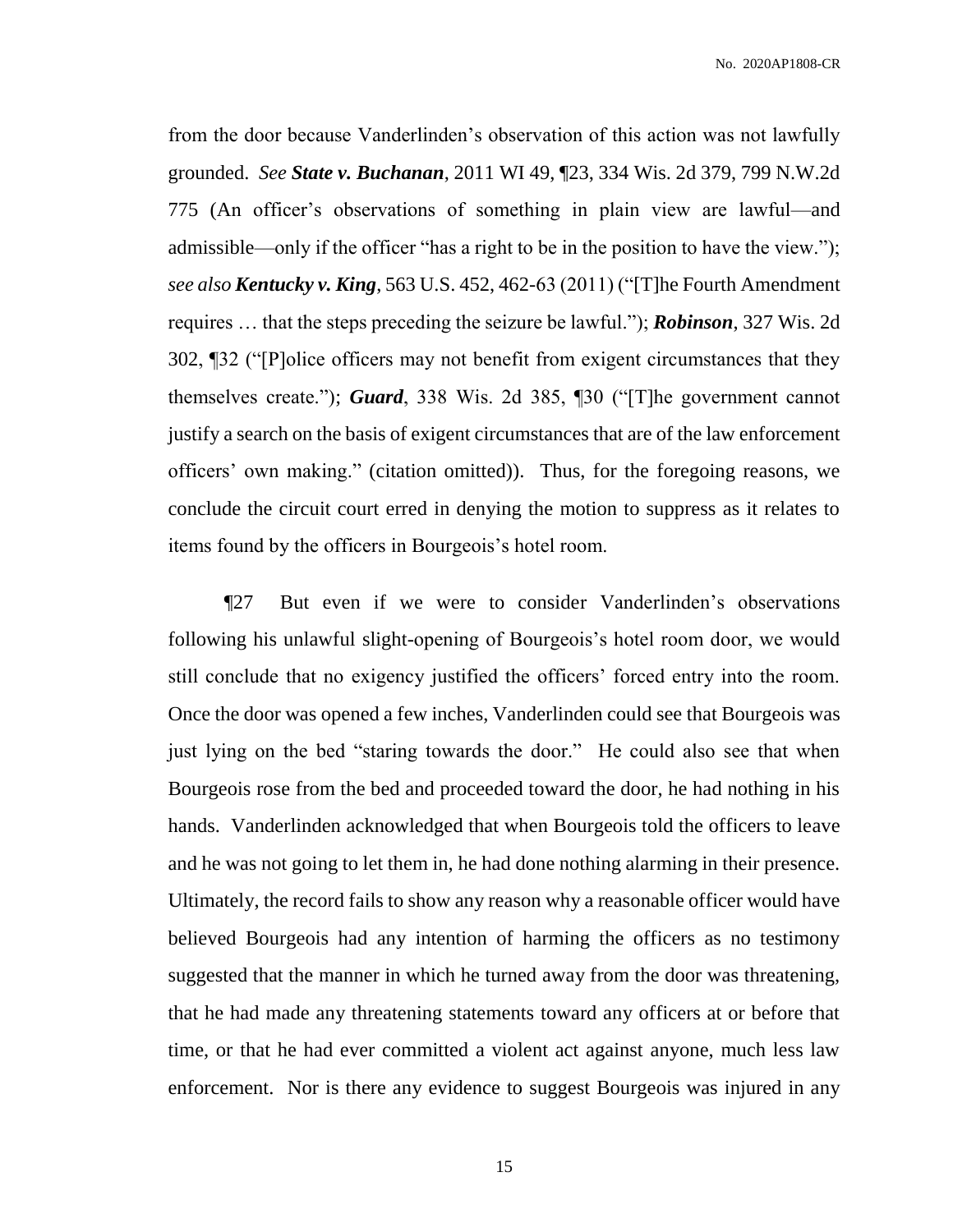way, was in an otherwise medically-concerning condition, or was in a state of significant personal, self-harming distress.

¶28 Our supreme court has clearly stated that "[w]arrantless entry is permissible *only* where there is *urgent need* to [enter], *coupled with* insufficient time to secure a warrant." *Smith*, 131 Wis. 2d at 228 (emphasis added). Here, the State did not demonstrate by clear and convincing evidence that this standard was met. As a result, the evidence recovered by the West Milwaukee police officers from Bourgeois's hotel room—most notably the handgun—must be suppressed. *See Smith v. Carroll*, 2010 WI 8, ¶19, 322 Wis. 2d 299, 778 N.W.2d 1 ("[T]he exclusionary rule requires courts to suppress evidence obtained through the exploitation of an illegal search or seizure.").

#### The Threatening-A-Law-Enforcement-Officer Conviction

¶29 Bourgeois suggests that his threatening-a-law-enforcement-officer conviction also should be vacated if we conclude, as we do, that the West Milwaukee police officers' warrantless entry was unlawful. Neither party sufficiently develops an argument on this issue or on the more pointed question of whether evidence related to the threatening-a-law-enforcement-officer conviction must be suppressed. In a footnote, Bourgeois does quote *Carroll*, 322 Wis. 2d 299, ¶19, as stating that the exclusionary rule of suppressing evidence obtained through an illegal search or seizure "applies not only to primary evidence seized during an unlawful search, but also to derivative evidence acquired as a result of the illegal search, unless the State shows sufficient attenuation from the original illegality to dissipate that taint." After a thorough review of the record, we conclude that the evidence underpinning the threatening-a-law-enforcement-officer conviction—for